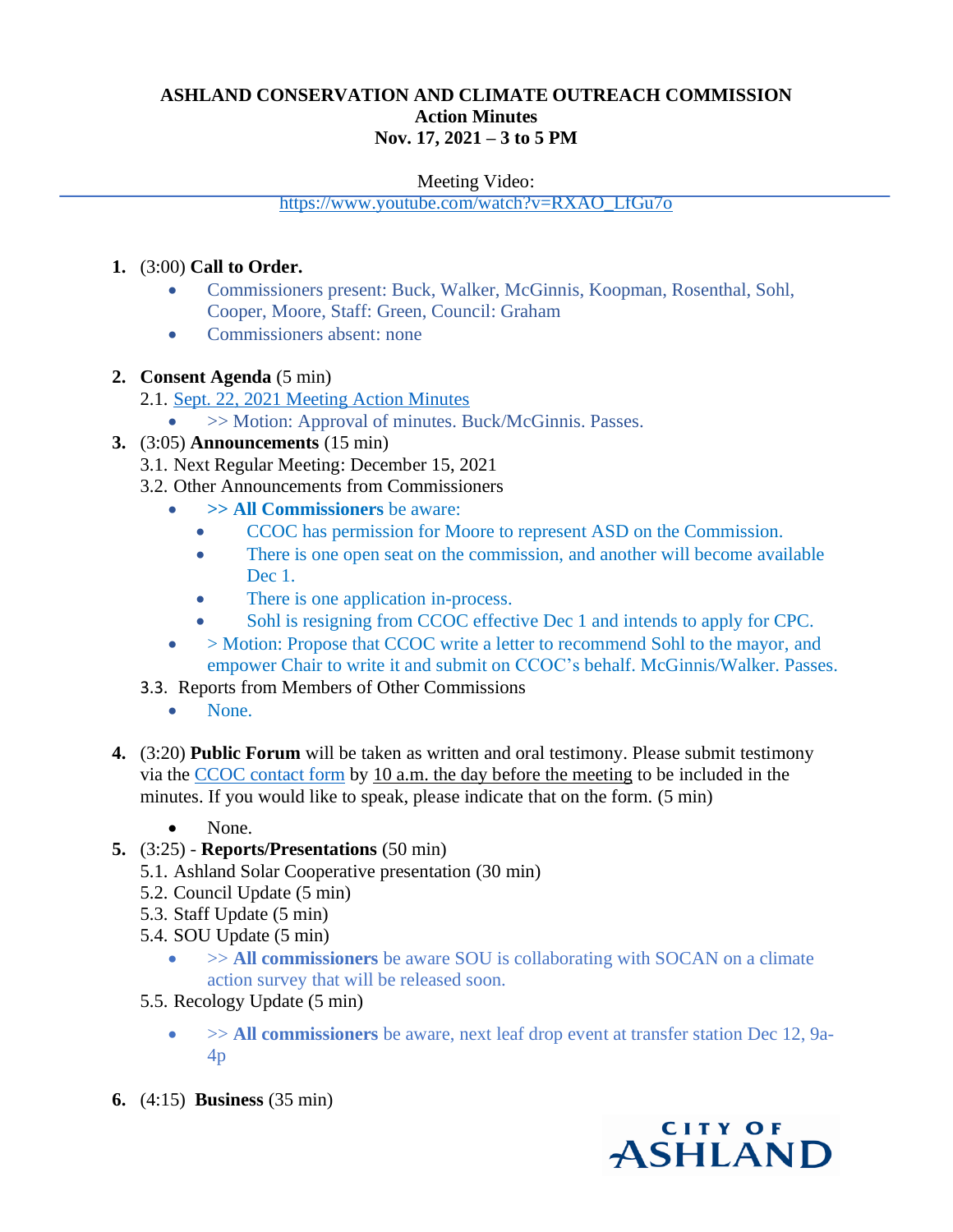- 6.1. [Review of agreements](http://www.ashland.or.us/SIB/files/Conservation%20Commission/20211117%20Meeting/Conservation_Commission_RulesPoster.pdf) and time commitments (15 min)
	- > Group generally agreed that it is important to be respectful to each other.
- 6.2. CCOC Subgroup progress reports (10 min)
	- Subgroup #1 CEAP implementation support (McGinnis, Sohl, Cooper)
	- Subgroup #2 [Outreach framework](http://www.ashland.or.us/SIB/files/Conservation%20Commission/20211117%20Meeting/Notes_from_Subgroup_2_20211109.pdf) (Buck, Moore, Rosenthal, Koopman)
	- Subgroup #3 Education/Coordination (Walker, Sohl, Koopman)
	- $\bullet$  > Group generally agreed not all work is being captured by subgroups.

## 6.3. Commission Monthly Column in Sneak Preview (10 min)

- Review [article for January](http://www.ashland.or.us/SIB/files/Conservation%20Commission/20211117%20Meeting/Rogue_To_Go_Sneak_Preview_102921.pdf) Rogue To Go
	- > Motion: Approval of article. McGinnis/Cooper, passes unanimously
- >> **All Comissioners** be aware:
	- Group agrees Ashland Solar Co-op can write next article, with review by commission – due 12/6 for Feb publication
	- Wildfire due in Jan for Mar
	- Youth voices due in Feb for April
	- CPC / CCOC –due Mar for May

| <b>Month</b><br><b>Published</b>                                                                       | <b>Article</b>                    | <b>Assigned To</b> | Due for<br><b>Packet</b> | Due to<br><b>Sneak</b><br><b>Preview</b> |
|--------------------------------------------------------------------------------------------------------|-----------------------------------|--------------------|--------------------------|------------------------------------------|
| January                                                                                                | Rogue To Go                       | Walker & Buck      | Nov. $3$                 | Dec. 5                                   |
| February                                                                                               | <b>Ashland Solar Cooperative</b>  | Koopman/Hartman    | Dec. $6$                 | Jan. $5$                                 |
| March                                                                                                  | <b>Wildfire Safety Commission</b> | Sohl/Gagne         | Jan. 12                  | Feb. 5                                   |
| April                                                                                                  |                                   |                    |                          | Mar. 5                                   |
| TBD – Community Climate Survey Results, Should I move? (Due to climate change), Climate Voices stories |                                   |                    |                          |                                          |

- **7.** (4:50) **Wrap Up** (10 min)
	- 7.1. Items to be added to future agendas
	- CCOC Priorities discussion and retreat
	- New Commissioners
	- > Motion: Commissioner Buck to be Vice-chair. Walker / Cooper, passes.